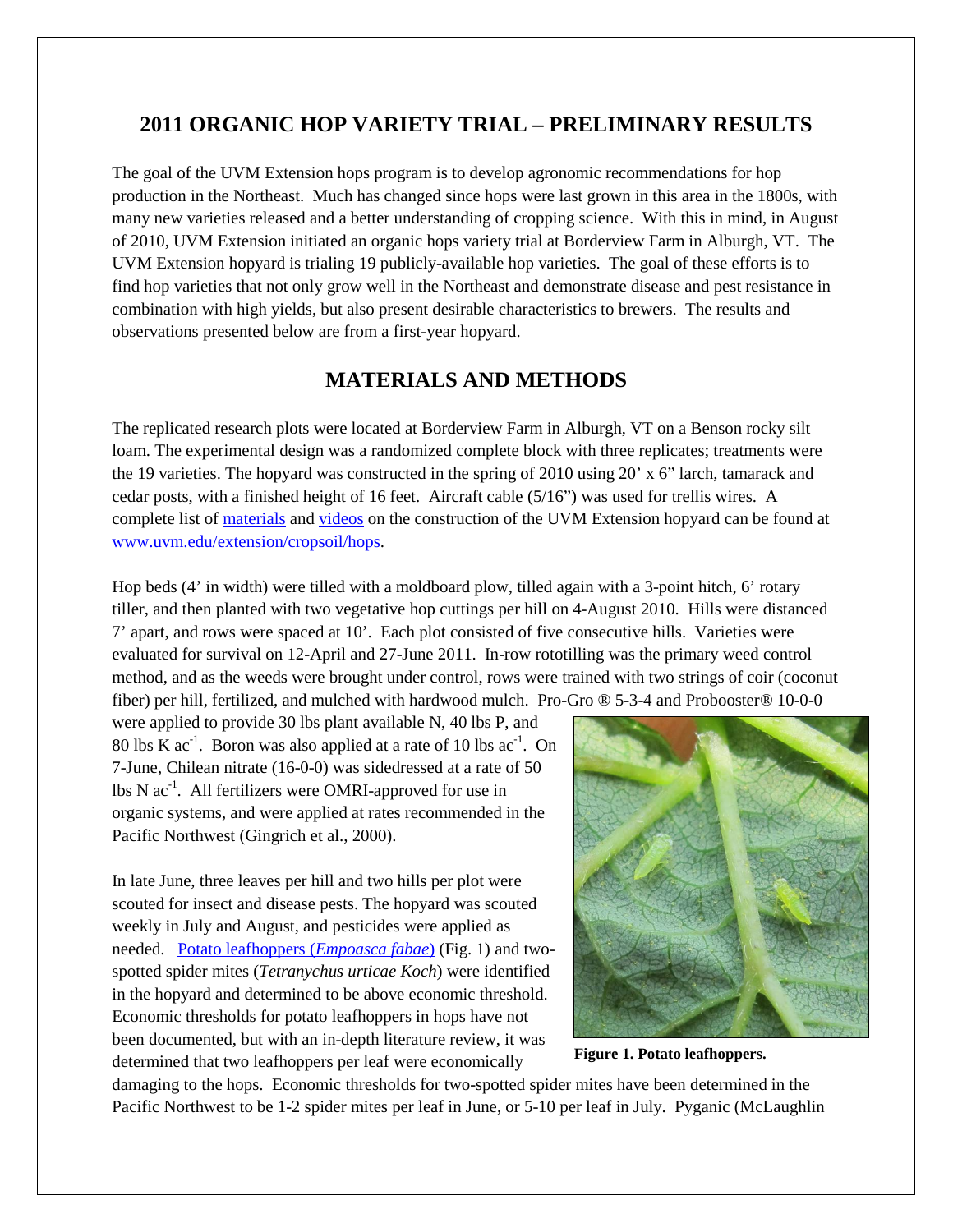Gormley King Company, EPA Reg. No. 1021-1771) and Aza-Direct (Gowan, EPA Reg. No. 71908-1- 10163) were applied to control insect pests. Pyganic is derived from chrysanthemums and is a botanical insecticide that is labeled for control of leafhoppers in hops. Aza-Direct is a botanical insecticide derived from neem (*Azadirachta indica*) seeds and is labeled for control of mites in hops.

Downy mildew (*Pseudoperonospora humuli*) was identified on var. Cluster in mid-June (Fig. 2), and

Regalia (Marrone Bio Innovations, EPA Reg. No. 84059-3), an extract of *Reynoutria sachalinensis (*knotweed*)*, was sprayed over the entire yard three days later using a Fimco 45-gallon trailer sprayer equipped with a hand gun and pulled by a John Deere 20 hp riding lawn mower. Regalia is labeled for use on hops against both powdery mildew (*Podosphaera macularis*) and downy mildew, and is a plant extract that is used to help bolster a plant's natural defense mechanisms. It was applied as per label specifications. Regalia was used in rotation with Sonata (AgraQuest, EPA Reg. No. 69592-13) against downy mildew. Sonata is a biofungicide that uses *Bacillus pumilis* strain QST 2808. It is a preventative product used to control and suppress powdery and downy mildew in hops. All pesticides applied were OMRI-approved for use in organic systems and were applied at rates specified by their labels.



**Figure 2. Downy mildew on var. 'Cluster'.** 

Drip irrigation was set up in the hopyard at the end of June, and plants were watered as needed, averaging 3,000 gallons a week for a ¾ acre yard of approximately 560 plants. Detailed information as well as a



**Figure 3. Hand-harvesting hops.**

parts and cost list for the drip irrigation system can be found at [www.uvm.edu/extension/cropsoil/hops#irrigation.](http://www.uvm.edu/extension/cropsoil/hops#irrigation)

Hop harvest was targeted for when cones were between 20 and 25% dry matter. Hop bines were cut in the field and brought indoors to be handpicked on a table (Fig. 3). Harvest date by variety can be found in Table 3. Picked hops were weighed on a per string basis, 100-cone weights were recorded, and moisture was determined using a Koster Tester. Hop cones were dried to 8% moisture, vacuum-sealed, and placed in a freezer for storage. A 100 g subsample of hop cones from each plot were sent to Alpha Analytics in Yakima, WA where they were analyzed for alpha and beta acids using spectrophotometry as per the American Society of Brewing Chemists (ASBC) Method of

Analysis entitled Hops 6a. Hop Storage Index (H.S.I.) was also measured using the ASBC Method of Analysis detailed in Hops 12.

The data presented is of three replications. Hop brewing quality data is presented as varietal averages across the trial. The quality of each variety in the trial was compared to industry standards. Hill survival was analyzed using a mixed model analysis where replicates were considered random effects. The LSD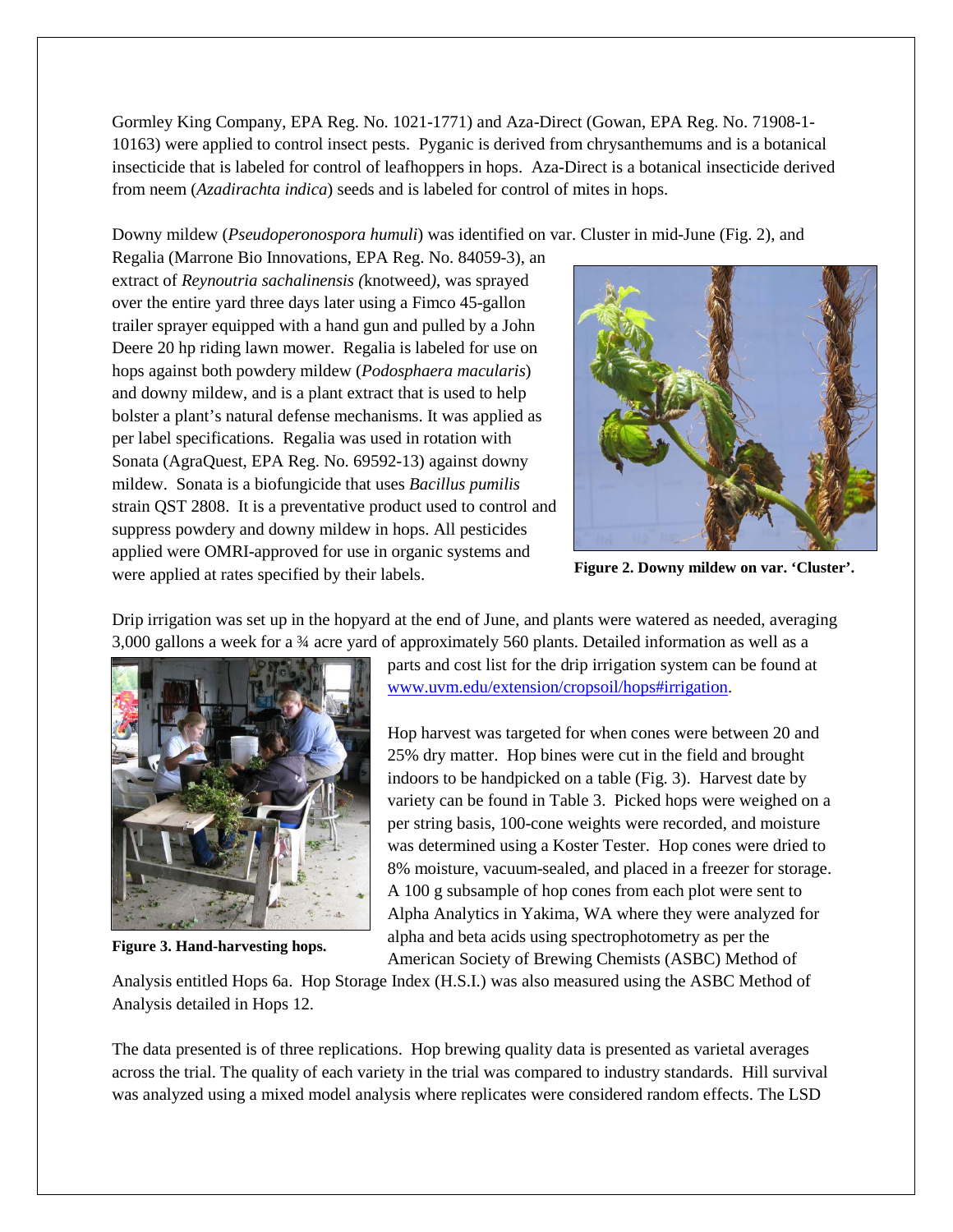procedure was used to separate cultivar means when the F-test was significant ( $p < 0.10$ ). Yields are presented at harvest moisture and at 8% moisture on a per hill and per acre basis. Per acre calculations were performed using the spacing in the UVM Extension hopyard of 70 ft<sup>2</sup> hill<sup>-1</sup>, 622 hills ac<sup>-1</sup>. Yields were analyzed using the PROC MIXED procedure in SAS using the Tukey-Kramer adjustment, which means that each variety was analyzed with a pairwise comparison (i.e. 'Cluster' statistically outperformed 'Cascade', Cascade statistically outperformed 'Mt. Hood', etc.) In all tables, the top performing variety can be found in bold. Varieties that were not significantly lower in performance than the highest variety in a particular column are indicated with an asterisk.

Differences in yield and quality can occur because of variations in soil, weather, and other growing conditions. Statistical analysis makes it possible to determine whether a difference among varieties is real, or whether it might have occurred due to other variations in the field. At the bottom of Table 2, a LSD value is presented for each variable. Least Significant Differences (LSD) at the 10% level of probability are shown in the results. Where the difference between two varieties within a column is equal to or greater than the LSD value you can be sure 9 times out of 10 that there is a real difference between the two treatments.

In the example, hybrid C is significantly different from hybrid A but not from hybrid B. The difference between C and B is equal to 1.5 which is less than the LSD value of 2.0. The asterisk indicates that hybrid B was not significantly lower than the top yielding hybrid, hybrid C. This means that these hybrids did not differ in yield. The difference between A and C is equal to 3.0, which is greater than the LSD value of 2.0. This means that the yields of these hybrids were significantly different from one another.

| Variety   | Yield  |
|-----------|--------|
| A,        | 6.0    |
| B         | $7.5*$ |
| C         | $9.0*$ |
| LSD(0.10) | 2.0    |

## **RESULTS**

The 2010-2011 winter in Alburgh provided adequate snow cover, which helped protect the young rhizomes throughout the harsh winter. April and May brought excessive rainfall and floods throughout Vermont. In August, Tropical Storm Irene hit the Northeast, and Alburgh was subject to 70 mph winds and 4" of rain in the middle of harvesting (Table 1).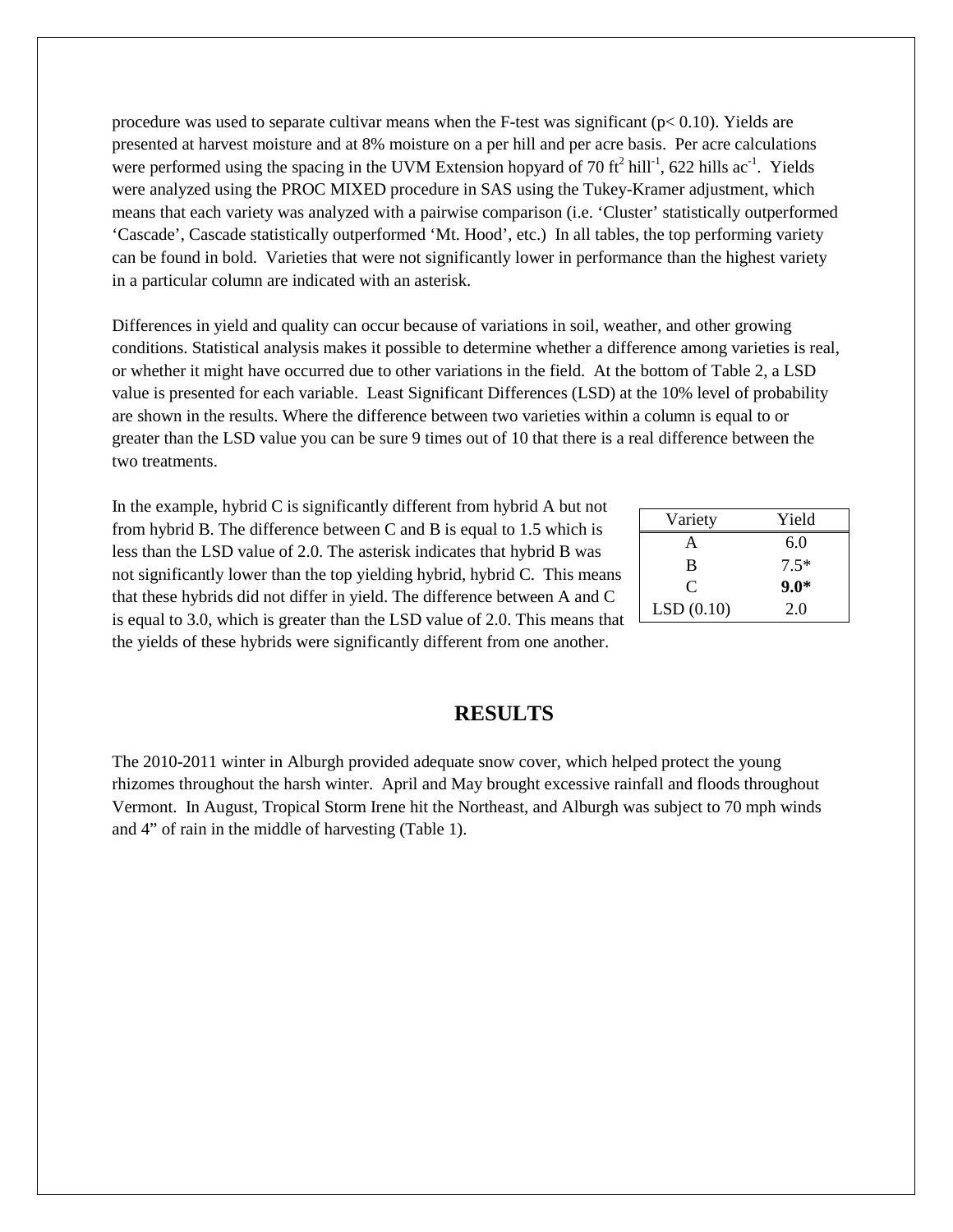|                                              |        |       |       |       |      | – - <del>- -</del> |      |       |       |                                                                                                   |        |         |         |       |
|----------------------------------------------|--------|-------|-------|-------|------|--------------------|------|-------|-------|---------------------------------------------------------------------------------------------------|--------|---------|---------|-------|
|                                              |        |       |       |       |      |                    |      |       |       | Aug-10 Sep-10 Oct-10 Nov-10 Dec-10 Jan-11 Feb-11 Mar-11 Apr-11 May-11 Jun-11 Jul-11 Aug-11 Sep-11 |        |         |         |       |
| Average<br>Temperature (°F)                  | 70.4   | 64.0  | 50.6  | 39.9  | 27.7 | 22.8               | 20.8 | 32.9  | 46.6  | 58.7                                                                                              | 67.1   | 74.4    | 70.4    | 63.8  |
| Departure from<br>Normal                     | 1.4    | 3.6   | 1.8   | 2.2   | 2.3  | 4.6                | 0.5  | 2.1   | 3.1   | 2.1                                                                                               | 1.3    | 3.3     | 1.6     | 5.8   |
|                                              |        |       |       |       |      |                    |      |       |       |                                                                                                   |        |         |         |       |
| Precipitation<br>(inches)                    | 5.48   | 4.32  | 6.73  | 2.93  | 3.39 | 0.90               | 3.12 | 3.39  | 7.88  | 8.67                                                                                              | 3.52   | 3.68    | 10.23   | 5.56  |
| Departure from<br>Normal                     | 1.63   | 0.86  | 3.75  | 0.00  | 1.52 | $-1.05$            | 1.71 | 1.07  | 5.00  | 5.35                                                                                              | 0.09   | $-0.29$ | 6.38    | 2.10  |
|                                              |        |       |       |       |      |                    |      |       |       |                                                                                                   |        |         |         |       |
| Growing Degree<br>Days (base $32^{\circ}F$ ) | 1192.0 | 990.5 | 578.2 | 243.4 | 17.1 | 0.0                | 0.0  | 144.2 | 465.0 | 826.2                                                                                             | 1088.1 | 1314.4  | 1120.7  | 962.6 |
| Departure from<br>Normal                     | 45.0   | 138.5 | 57.4  | 63.4  | 12.4 | 0.0                | 0.0  | 27.9  | 120.0 | 63.6                                                                                              | 74.1   | 103.9   | $-26.3$ | 110.6 |

|  |  | Table 1. Temperature, precipitation*, and Growing Degree Day summary, Alburgh, VT. |
|--|--|------------------------------------------------------------------------------------|
|  |  |                                                                                    |

Based on National Weather Service data from cooperative observer stations in South Hero, VT, which is in close proximity to the variety trial. \*Due to missing data from the South Hero station, precipitation from March to July 2011, and average temperature for August and September 2011 are taken from an observer station in Burlington, VT.

Historical averages are for 30 years of data (1971-2000).

#### **Table 2. Hop survival by variety.**

| Variety    | $\sim$ $\sim$ $\sim$ $\sim$ $\sim$<br>$\sim$<br>Hill survival |        |  |  |
|------------|---------------------------------------------------------------|--------|--|--|
|            | 14-Apr-11 27-Jul-11                                           |        |  |  |
|            | $\%$                                                          | $\%$   |  |  |
| Cascade    | 86.7*                                                         | 80.0   |  |  |
| Centennial | $100*$                                                        | 100*   |  |  |
| Chinook    | $100*$                                                        | 93.3*  |  |  |
| Cluster    | 80.0                                                          | 73.3   |  |  |
| Crystal    | 93.3*                                                         | 93.3*  |  |  |
| Fuggle     | 93.3*                                                         | 73.3   |  |  |
| Galena     | 86.7*                                                         | 80.0   |  |  |
| Glacier    | $100*$                                                        | $100*$ |  |  |
| Liberty    | 93.3*                                                         | 93.3*  |  |  |
| Mt. Hood   | $100*$                                                        | $100*$ |  |  |
| Newport    | 93.3*                                                         | 93.3*  |  |  |
| Nugget     | 93.3*                                                         | 93.3*  |  |  |
| Perle      | $100*$                                                        | $100*$ |  |  |
| Saaz       | $100*$                                                        | 100*   |  |  |
| Santiam    | $100*$                                                        | 100*   |  |  |
| Sterling   | 100*                                                          | 100*   |  |  |
| Tettnang   | 53.3                                                          | 26.7   |  |  |
| Vanguard   | 66.7                                                          | 66.7   |  |  |
| Willamette | 80.0                                                          | 80.0   |  |  |
| LSD(0.10)  | 17.6                                                          | 19.8   |  |  |
| Mean       | 90.5                                                          | 86.7   |  |  |

Among the varieties 'Centennial', 'Glacier', 'Perle', 'Saaz', 'Santiam', and 'Sterling', at least one of the two plants in every hill survived through the winter and into the end of July. All of the 'Chinook' plants also survived the winter, but one plant was lost during the growing season, uprooted by high winds. 'Tettnang' and 'Vanguard' had very poor survivability (Table 2).

Hop harvest was for 20 to 25% cone dry matter (Table 3). The var. Cluster was the earliest maturing variety and was followed by 'Crystal', 'Fuggle', Cascade, and Saaz. The latest maturing varieties were Santiam and Sterling. The hop harvest window was from mid-August to mid-September.

\* indicates that the variety did not perform differently than the top variety.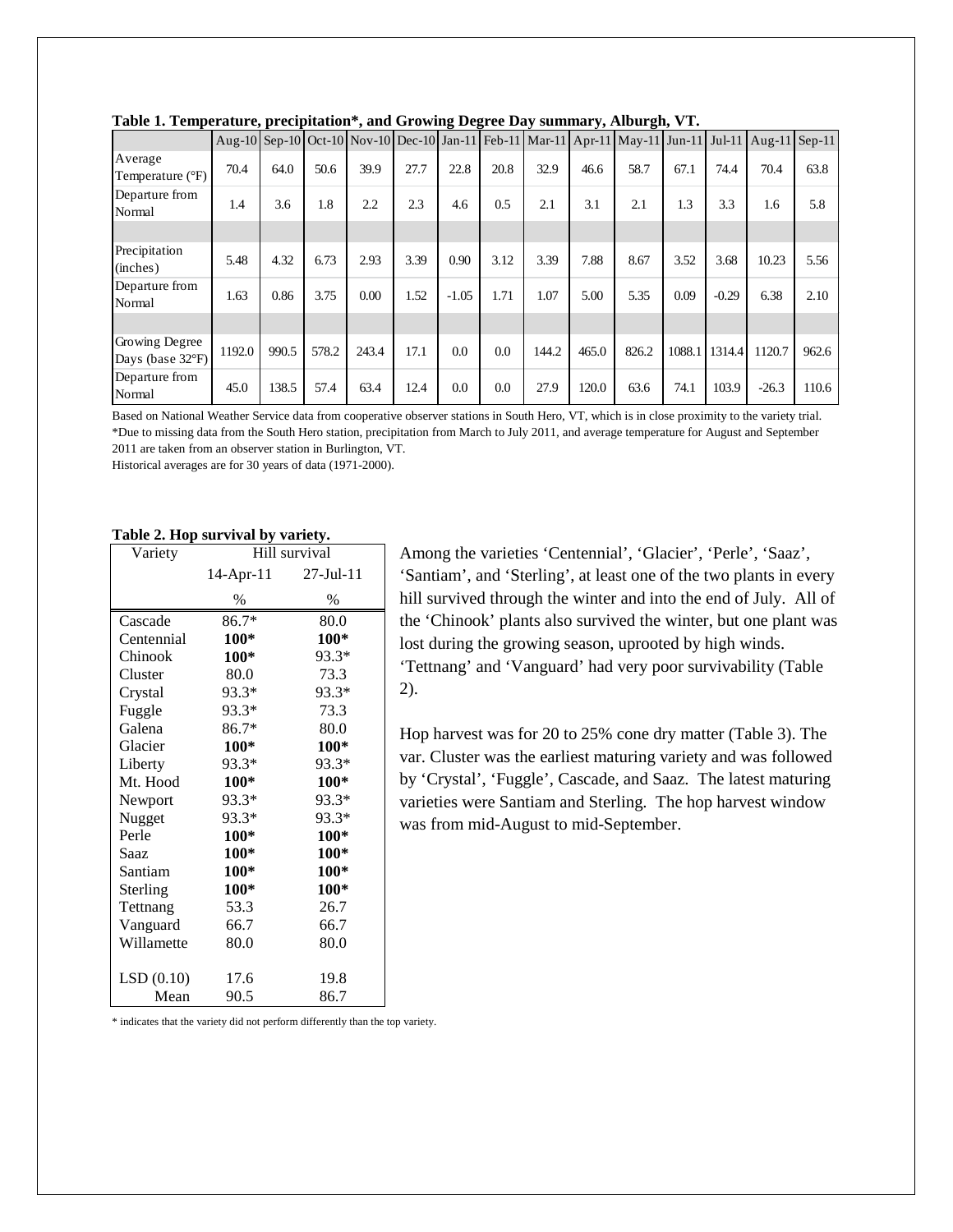| Table 3. Dry matter by harvest date and variety. |  |  |  |  |  |  |  |
|--------------------------------------------------|--|--|--|--|--|--|--|
|--------------------------------------------------|--|--|--|--|--|--|--|

| Variety    | Date harvested | Dry matter    |  |
|------------|----------------|---------------|--|
|            |                | $\frac{0}{0}$ |  |
| Cascade    | 24-Aug         | 22.0          |  |
| Cascade    | $26$ -Aug      | 22.6          |  |
| Centennial | 2-Sep          | 23.7          |  |
| Chinook    | $2-Sep$        | 23.3          |  |
| Chinook    | 6-Sep          | 23.5          |  |
| Cluster    | $11-Aug$       | 19.1          |  |
| Cluster    | $12-Aug$       | 18.9          |  |
| Crystal    | $12-Sep$       | 21.2          |  |
| Crystal    | $14-Sep$       | 21.4          |  |
| Fuggle     | 24-Aug         | 23.6          |  |
| Fuggle     | 6-Sep          | 22.0          |  |
| Galena     | $31-Aug$       | 24.0          |  |
| Glacier    | 6-Sep          | 22.1          |  |
| Glacier    | 8-Sep          | 23.1          |  |
| Glacier    | $14-Sep$       | 25.8          |  |
| Liberty    | $2-Sep$        | $\ast$        |  |
| Mt. Hood   | $2-Sep$        | 21.4          |  |
| Newport    | 14-Sep         | 25.1          |  |
| Nugget     | 6-Sep          | 22.7          |  |
| Perle      | $2-Sep$        | 25.3          |  |
| Saaz       | 24-Aug         | 23.7          |  |
| Santiam    | 6-Sep          | 19.2          |  |
| Santiam    | 14-Sep         | 22.5          |  |
| Sterling   | 13-Sep         | 21.4          |  |
| Sterling   | 14-Sep         | 23.6          |  |
| Tettnang   | 31-Aug         | 24.3          |  |
| Tettnang   | $2-Sep$        | 23.2          |  |
| Vanguard   | 31-Aug         | 26.5          |  |
| Vanguard   | $2-Sep$        | 21.9          |  |
| Willamette | $31-Aug$       | 25.6          |  |

Cluster outperformed all other varieties, averaging 0.74 lbs/hill or 460 lbs/acre at 8% moisture (Table 4). 'Liberty' was the worst performing variety, although statistically no different from Centennial, Crystal, Fuggle, Glacier, Mt. Hood, Perle, Saaz, Santiam, Sterling, Tettnang, and Vanguard (Figure 4).

|              |  | Table 4. Yield of 19 hop varieties at harvest and |
|--------------|--|---------------------------------------------------|
| 8% moisture. |  |                                                   |

| Variety    | Yield at harvest |         | Yield at 8 % |        |  |
|------------|------------------|---------|--------------|--------|--|
|            | moisture         |         | moisture     |        |  |
|            | lbs/hill         | lbs/ac  | lbs/hill     | lbs/ac |  |
| Cluster    | $3.58*$          | $2227*$ | $0.74*$      | 460*   |  |
| Galena     | 1.87             | 1166    | $0.49*$      | $303*$ |  |
| Newport    | 1.54             | 958     | 0.41         | 257    |  |
| Willamette | 1.60             | 993     | 0.41         | 256    |  |
| Cascade    | 1.71             | 1062    | 0.41         | 255    |  |
| Nugget     | 1.40             | 870     | 0.35         | 217    |  |
| Chinook    | 1.20             | 747     | 0.30         | 190    |  |
| Glacier    | 0.87             | 539     | 0.22         | 138    |  |
| Mt. Hood   | 0.53             | 329     | 0.12         | 76.7   |  |
| Centennial | 0.44             | 273     | 0.11         | 70.0   |  |
| Vanguard   | 0.37             | 227     | 0.09         | 58.9   |  |
| Crystal    | 0.37             | 232     | 0.09         | 53.5   |  |
| Santiam    | 0.31             | 193     | 0.06         | 40.4   |  |
| Fuggle     | 0.12             | 77.5    | 0.03         | 19.6   |  |
| Tettnang   | 0.08             | 50.3    | 0.02         | 12.0   |  |
| Perle      | 0.07             | 43.2    | 0.02         | 10.9   |  |
| Sterling   | 0.05             | 32.2    | 0.01         | 7.6    |  |
| Saaz       | 0.05             | 28.4    | 0.01         | 7.3    |  |
| Liberty    | 0.02             | 11.8    | 0.00         | 0.4    |  |

\*Not enough sample to determine percent dry matter.

\* indicates varieties that are statistically similar to the top performing variety with respect to yield.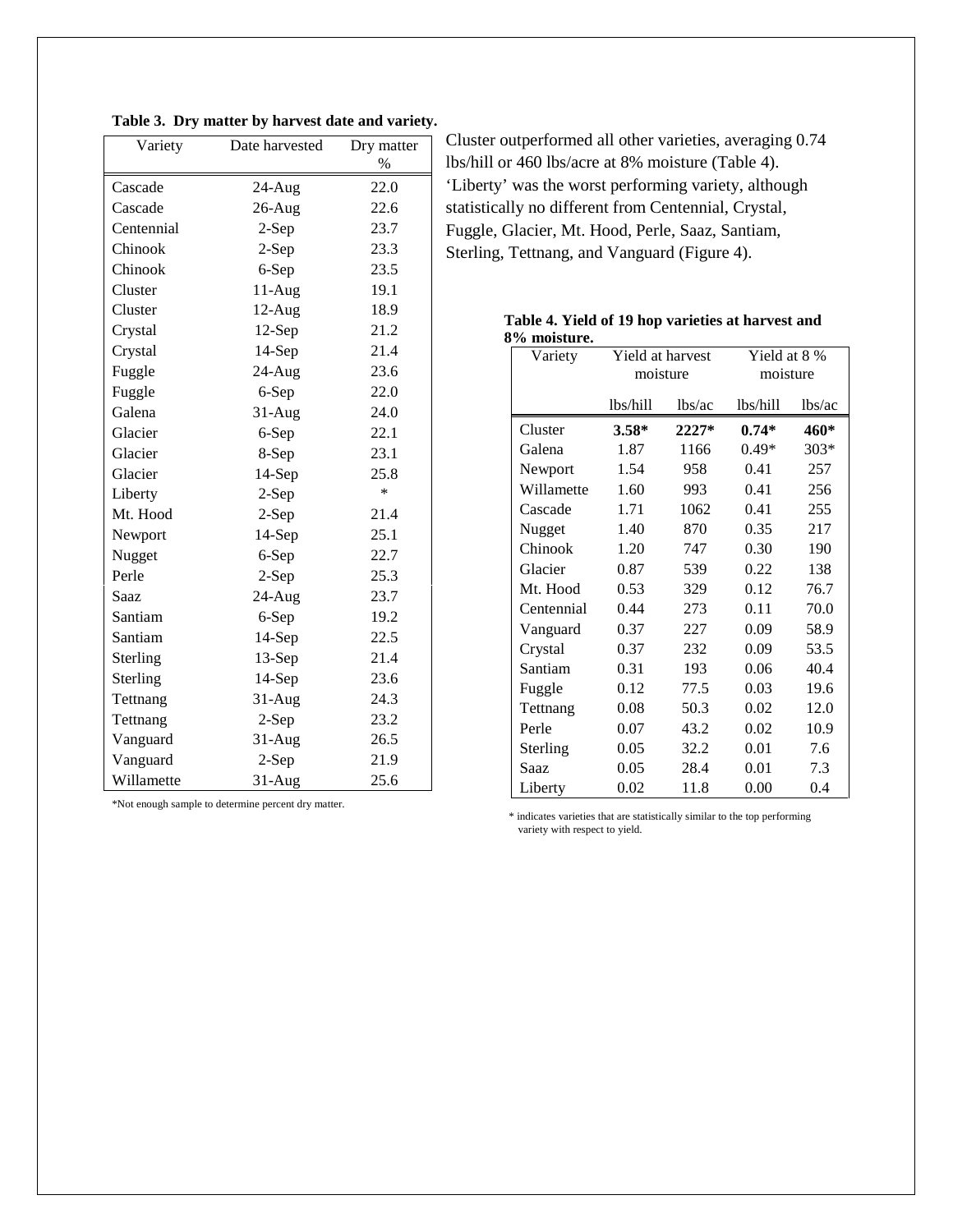Brewing values for select varieties are presented in Table 5. Some varieties did not produce sufficient yield to be tested for brewing characteristics. Alpha acid percentages for Cluster, Cascade, 'Galena', and Vanguard fell within industry averages. 'Nugget' and 'Willamette' exceeded industry alpha acid averages (Figure 5). Beta acid levels for Centennial, Cluster, Crystal, Mt. Hood, 'Newport', Nugget, and Santiam all fell within the industry averages. Cascade, Chinook, Fuggle, and Willamette all had beta acid levels higher than industry averages (Figure 6).

#### **Table 5. Brewing values by hop variety**

| Variety    | Alpha acids | Beta acids | H.S.I. |
|------------|-------------|------------|--------|
|            | %           | %          |        |
| Cascade    | 4.7         | 7.4        | 0.20   |
| Centennial | 8.2         | 3.6        | 0.27   |
| Chinook    | 9.9         | 4.1        | 0.24   |
| Cluster    | 6.3         | 5.1        | 0.20   |
| Crystal    | 2.1         | 6.2        | 0.19   |
| Fuggle     | 3.2         | 2.6        | 0.25   |
| Galena     | 12.5        | 6.9        | 0.21   |
| Glacier    | 3.6         | 6.7        | 0.21   |
| Mt. Hood   | 3.3         | 7.1        | 0.22   |
| Newport    | 10.3        | 7.6        | 0.21   |
| Nugget     | 14.4        | 4.6        | 0.23   |
| Saaz       | 1.0         | 1.2        | 0.20   |
| Santiam    | 3.0         | 6.8        | 0.20   |
| Vanguard   | 5.9         | 4.7        | 0.20   |
| Willamette | 8.4         | 4.1        | 0.23   |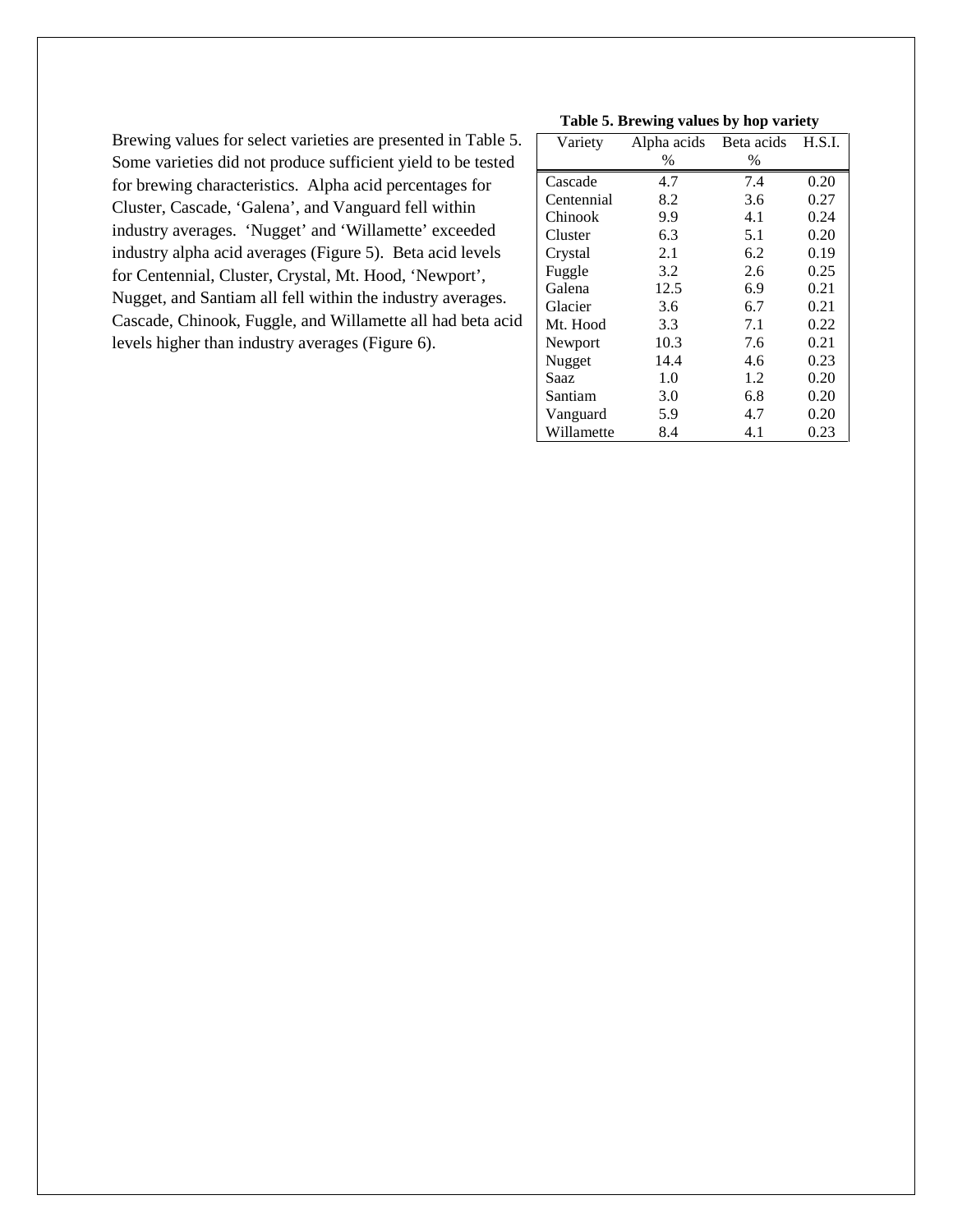

**Figure 4. Yields of 19 hop varieties evaluated by UVM Extension. Varieties with the same letter are not statistically different from each other.**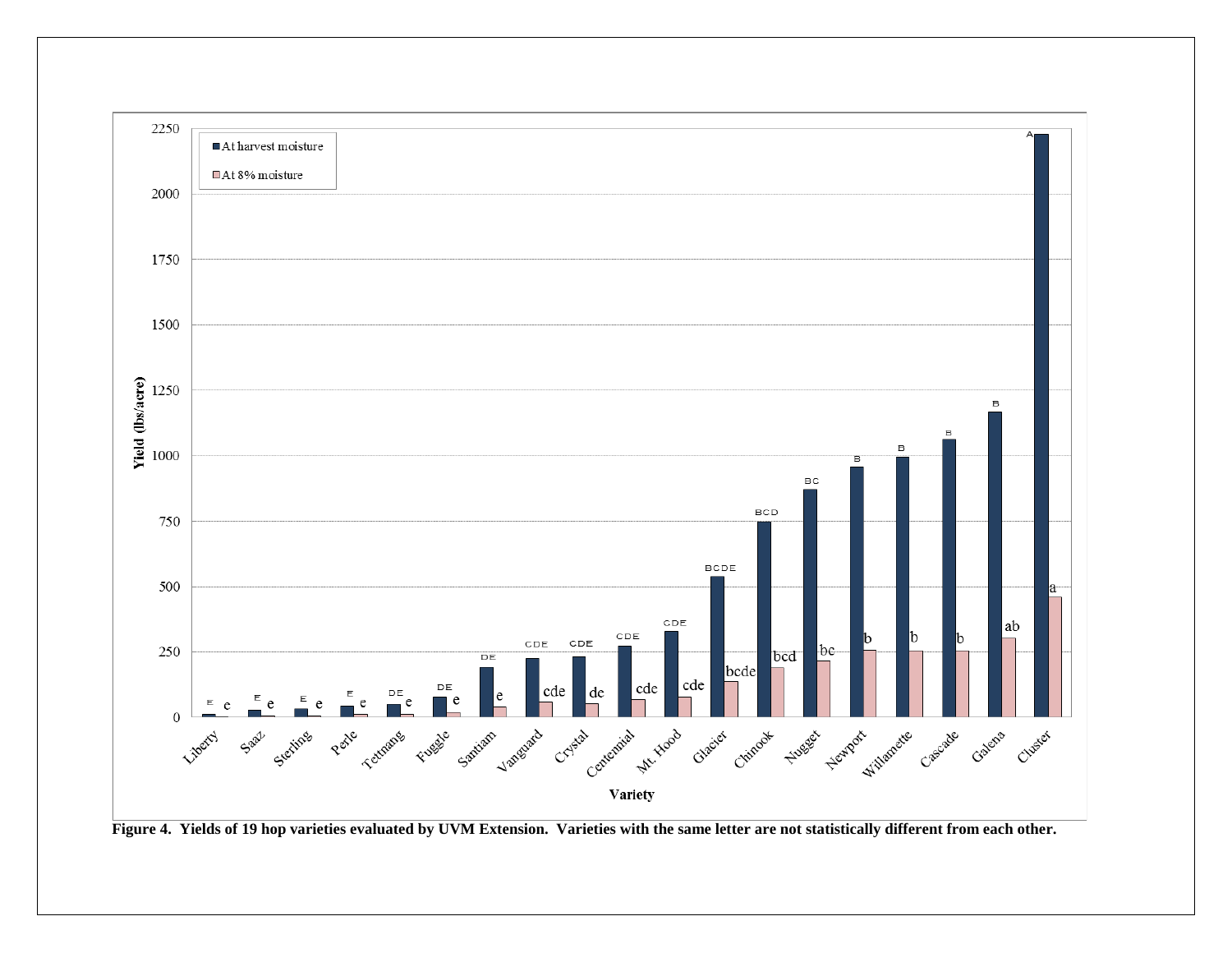

**Figure 5. Alpha acid levels from the UVM Extension hopyard compared to industry averages presented by Hopunion CBS, LLC and Yakima Chief, Inc.**



**Figure 6. Beta acid levels from the UVM Extension hopyard compared to industry averages presented by Hopunion CBS, LLC and Yakima Chief, Inc.**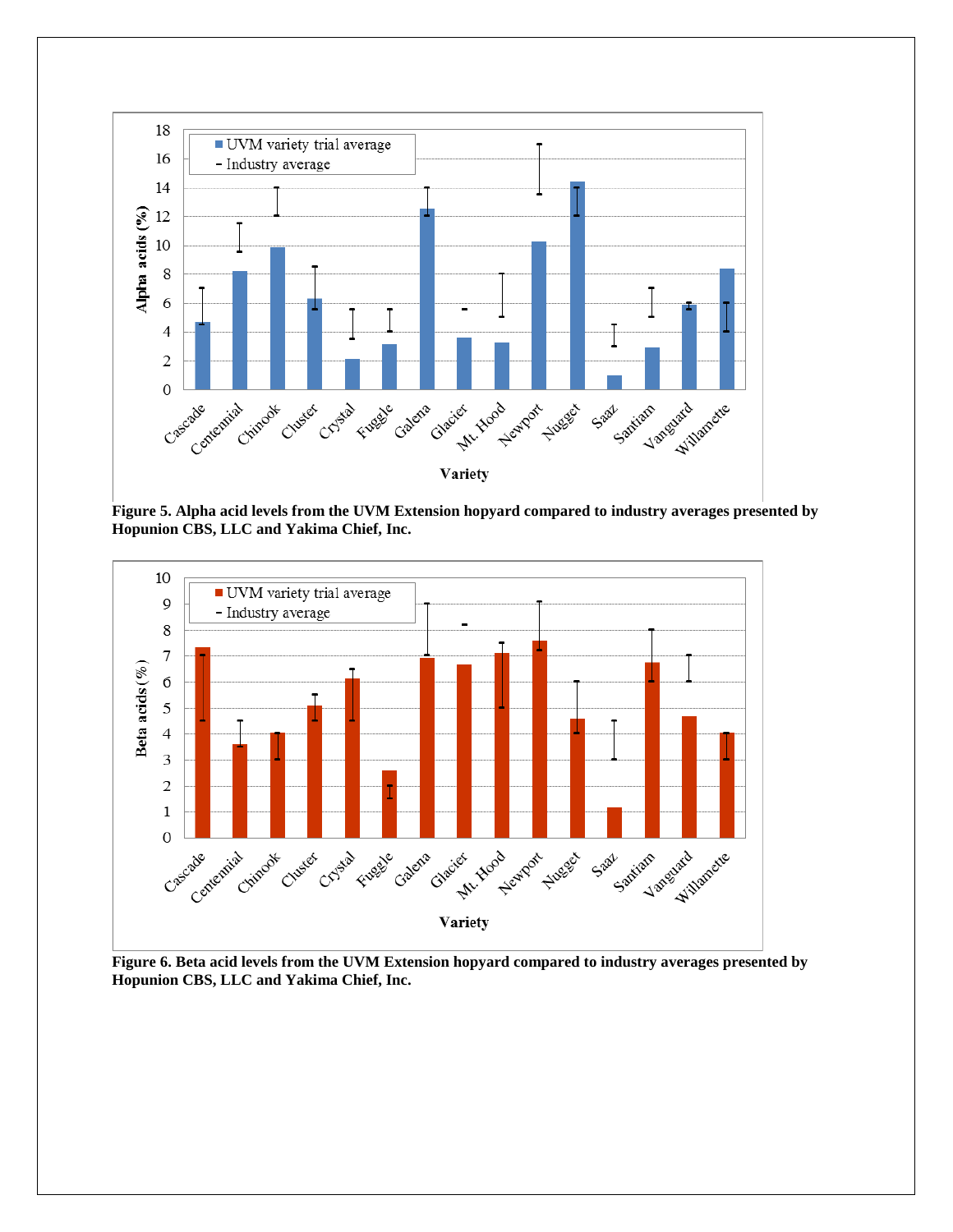### **DISCUSSION**

Traditionally, hops are propagated by rhizome, which are planted in the early spring. Rhizomes can often carry diseases like Verticillium wilt, hop latent virus, and downy and powdery mildew. Unbeknownst to the grower, these diseases can easily be transplanted into a new hopyard. In an effort to minimize the possibility of this, the UVM Extension hopyard was planted with vegetative cuttings. The cuttings were propagated and sent across the country in a refrigerated truck, arriving in early August 2010. Some plants were adversely affected by the long distance traveled, some were too close to the refrigerator unit, and all plants arrived heavily infested with two-spotted spider mites. This, combined with a late planting, resulted in reduced plant vigor. Soil saturation from the soggy October in 2010 and the spring floods of 2011 reduced the amount of oxygen in the soil and promoted root rot, which was the main cause of low winter survival in the hopyard (Table 2). Approximately half of the plants that did not survive from April to July of 2011 were impacted by root rot and highly susceptible to breakage at the soil surface. High winds in the area caused these plants to easily uproot and die. Cluster, while yielding well in 2011, is particularly susceptible to downy mildew, and infected hills will often die outright. In the UVM Extension hopyard, one hill of Cluster was lost in this exact manner. The hill already presented poor

vigor due to root rot, and was subsequently lost to a downy mildew infection that had spread to the crown.

Weed pressure was combatted by first rototilling the beds, and only when the weeds were under control were the hops trained, resulting in varied training dates among the same varieties. Although not closely monitored, it appeared that late trellised hops did not produce as much biomass as hills that were trained earlier in the season. In addition, late trellised hops were more susceptible to growing point damage when the long bine was trained around the coir twine. It was also noted that plots of the same variety which were trained on different dates showed dry matter variability at harvest.



**Figure 7. Leafhopper damage, called "hopper burn."**

On August 28<sup>th</sup>, 2011 Tropical Storm Irene hit the Northeast. While Borderview Farm had minimal damage overall, the high winds caused physical damage to the hops. Sidearms were torn off of many



**Figure 8. Two-spotted spider mite damage in hops.**

plants, impacting yield, and some bines became detached from the crown and were not harvested, also affecting yield. Throughout the yard, the high winds caused premature dry-down and browning of the cones, which impacted quality.

The UVM Extension hopyard is located within a grass/alfalfa field. After the first cut of forage was harvested, significant damage caused by potato leafhoppers was noticed in the hopyard (Fig. 7). Leafhoppers pierce the leaf tissue and suck out water and nutrients. The saliva that is left behind by this action can block the leaf veins, preventing nutrients from reaching the tips of the leaf and in the end causing leaf necrosis. To the best of our